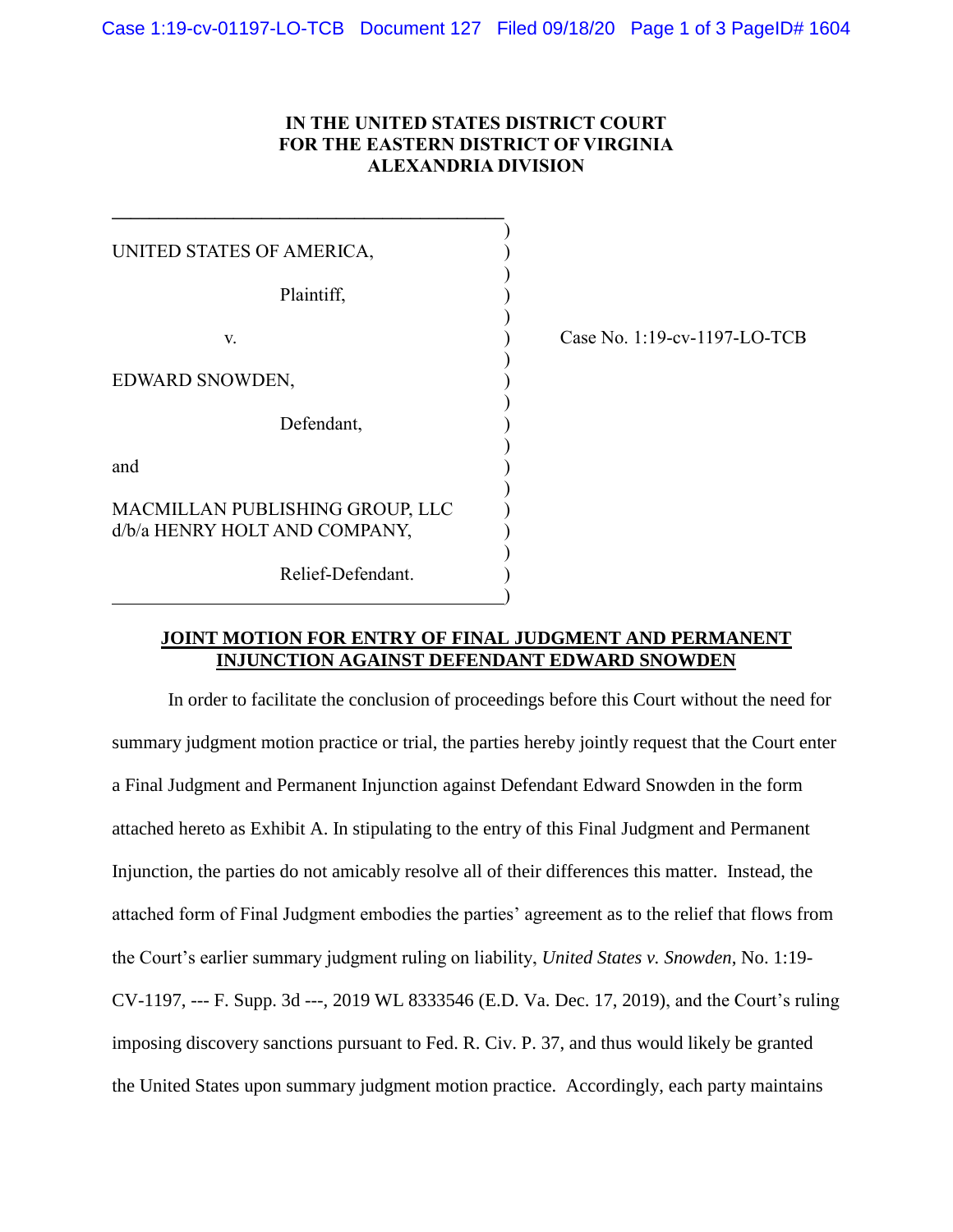its respective litigation positions and reserves all rights with regard to the issues of liability presented in the earlier summary judgment filings, ECF Nos. 21-22, 51-52, 58. Defendant Snowden expressly reserves his right to appeal from the Court's December 17, 2019 liability ruling, and if he obtains any favorable ruling on appeal, reserves all rights as to the effect of that ruling on each and every provision of the attached Final Judgment; however, execution of such Judgment shall not be stayed pending any appeal. All rights with regard to the enforcement of such Final Judgment in the future are likewise reserved.

Respectfully Submitted,

DATED: September 18, 2020 JEFFREY BOSSERT CLARK Acting Assistant Attorney General

> G. ZACHARY TERWILLIGER United States Attorney

ALEXANDER K. HAAS Director, Federal Programs Branch

ANTHONY J. COPPOLINO Deputy Director, Federal Programs Branch

ANTONIA KONKOLY Trial Attorney SERENA ORLOFF Trial Attorney United States Department of Justice Civil Division, Federal Programs Branch 1100 L St. NW, Room 12024 Washington, DC 20530 Tel.: (202) 305-8693 Fax: (202) 616-8470 Email: antonia.konkoly@usdoj.gov

*/s/ Lauren A. Wetzler* LAUREN A. WETZLER Chief, Civil Division Assistant United States Attorney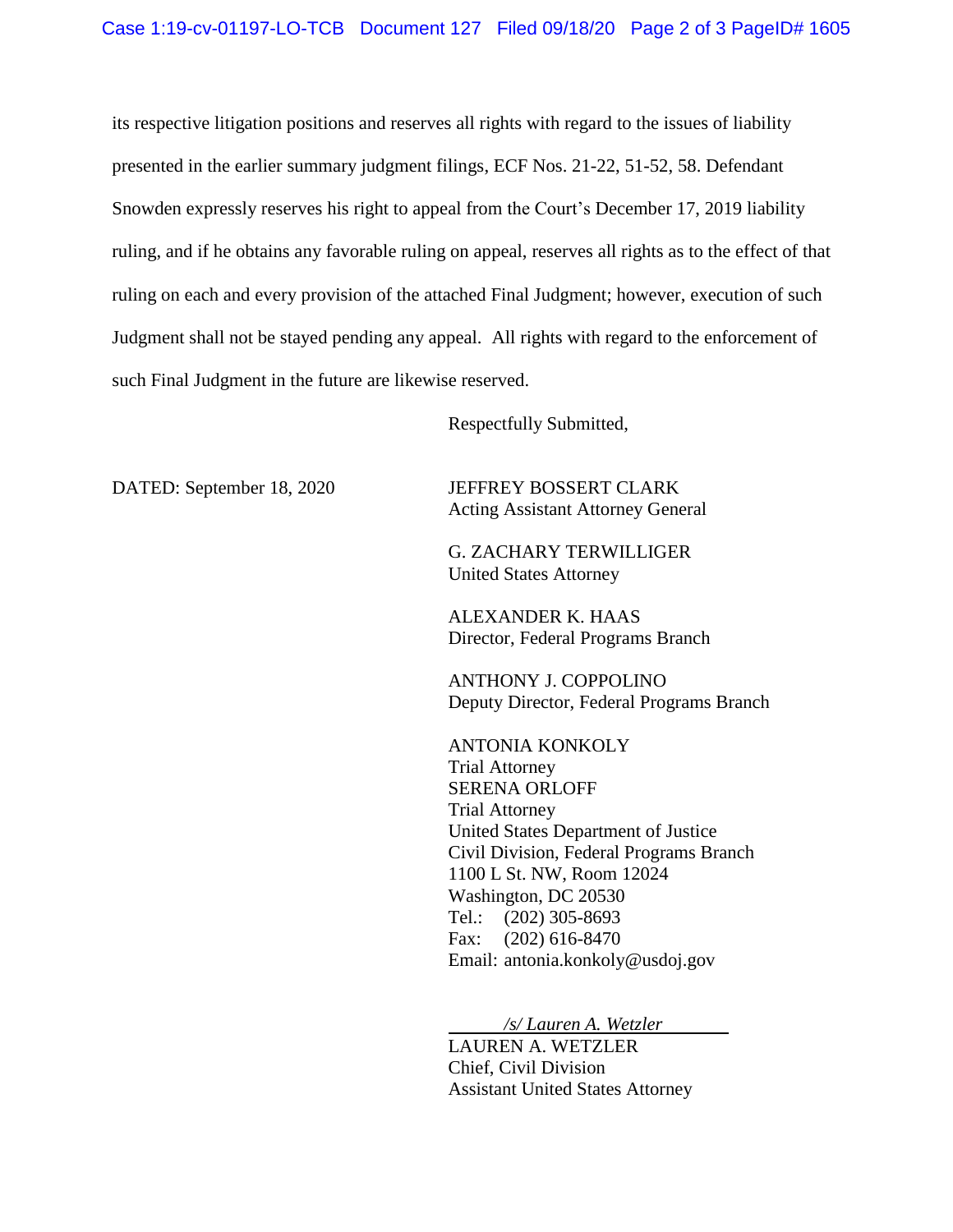Office of the United States Attorney 2100 Jamieson Avenue Alexandria, Virginia 22314 Tel: (703) 299-3752 Fax: (703) 299-3983 Email: Lauren.Wetzler@usdoj.gov

*Counsel for the United States* 

LAWRENCE S. LUSTBERG Gibbons P.C. One Gateway Center Newark, New Jersey 07102 (973) 596-4731/Fax: (973) 639-6285 [llustberg@gibbonslaw.com](mailto:llustberg@gibbonslaw.com)

/s/ Victor M. Glasberg Victor M. Glasberg, #16184 Victor M. Glasberg & Associates 121 S. Columbus Street Alexandria, VA 22314 (703) 684-1100 / Fax: 703-684-1104 vmg@robinhoodesq.com

*Counsel for Defendant Edward Snowden*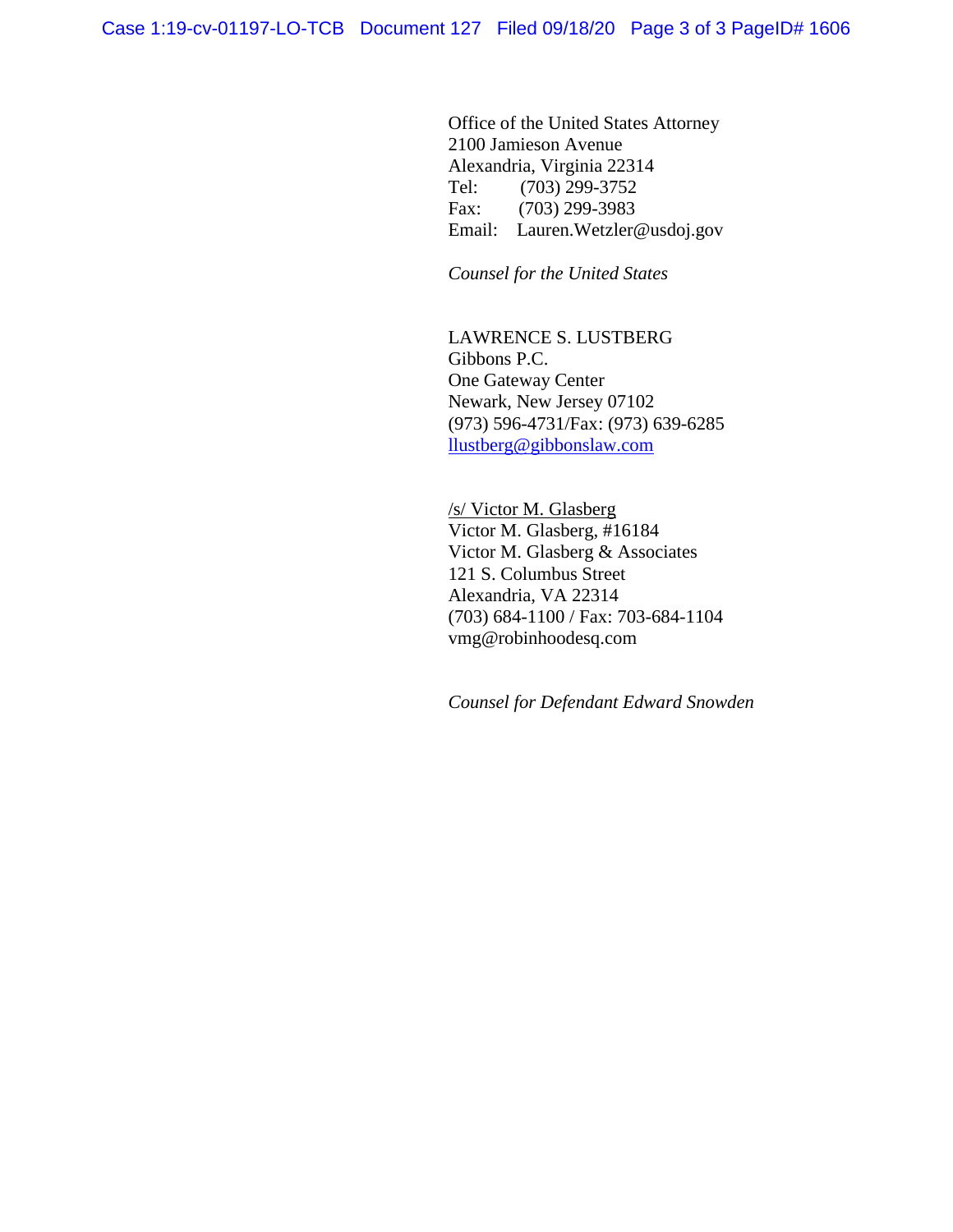## **IN THE UNITED STATES DISTRICT COURT FOR THE EASTERN DISTRICT OF VIRGINIA ALEXANDRIA DIVISION**

)

)

| UNITED STATES OF AMERICA,                                        |  |  |  |  |  |
|------------------------------------------------------------------|--|--|--|--|--|
| Plaintiff.                                                       |  |  |  |  |  |
| V.                                                               |  |  |  |  |  |
| EDWARD SNOWDEN,                                                  |  |  |  |  |  |
| Defendant,                                                       |  |  |  |  |  |
| and                                                              |  |  |  |  |  |
| MACMILLAN PUBLISHING GROUP, LLC<br>d/b/a HENRY HOLT AND COMPANY, |  |  |  |  |  |

Relief-Defendant. )

)

**\_\_\_\_\_\_\_\_\_\_\_\_\_\_\_\_\_\_\_\_\_\_\_\_\_\_\_\_\_\_\_\_\_\_\_\_\_\_\_\_\_\_** 

Case No. 1:19-cv-1197-LO-TCB

#### **FINAL JUDGMENT AND PERMANENT INJUNCTION AGAINST DEFENDANT EDWARD SNOWDEN**

Plaintiff United States filed the above-captioned lawsuit against Defendant Edward Snowden, based on his publication of a book entitled *Permanent Record* (Count One of the Amended Complaint, or the "*Permanent Record* claim"), and certain paid, intelligence-related speaking engagements (Count Two of the Amended Complaint, or the "speeches claim") without first seeking prepublication review by the Government for a determination of whether the disclosures contained classified information. *See generally* Am. Compl., Dkt. No. 15, ¶¶ 109-22. The United States alleged that these disclosures violated the terms of Secrecy Agreements that Snowden signed with the Central Intelligence Agency ("CIA") and National Security Agency ("NSA"), which provided that prior to making disclosures regarding or based upon classified or purportedly classified information or his intelligence work for the agencies, he would comply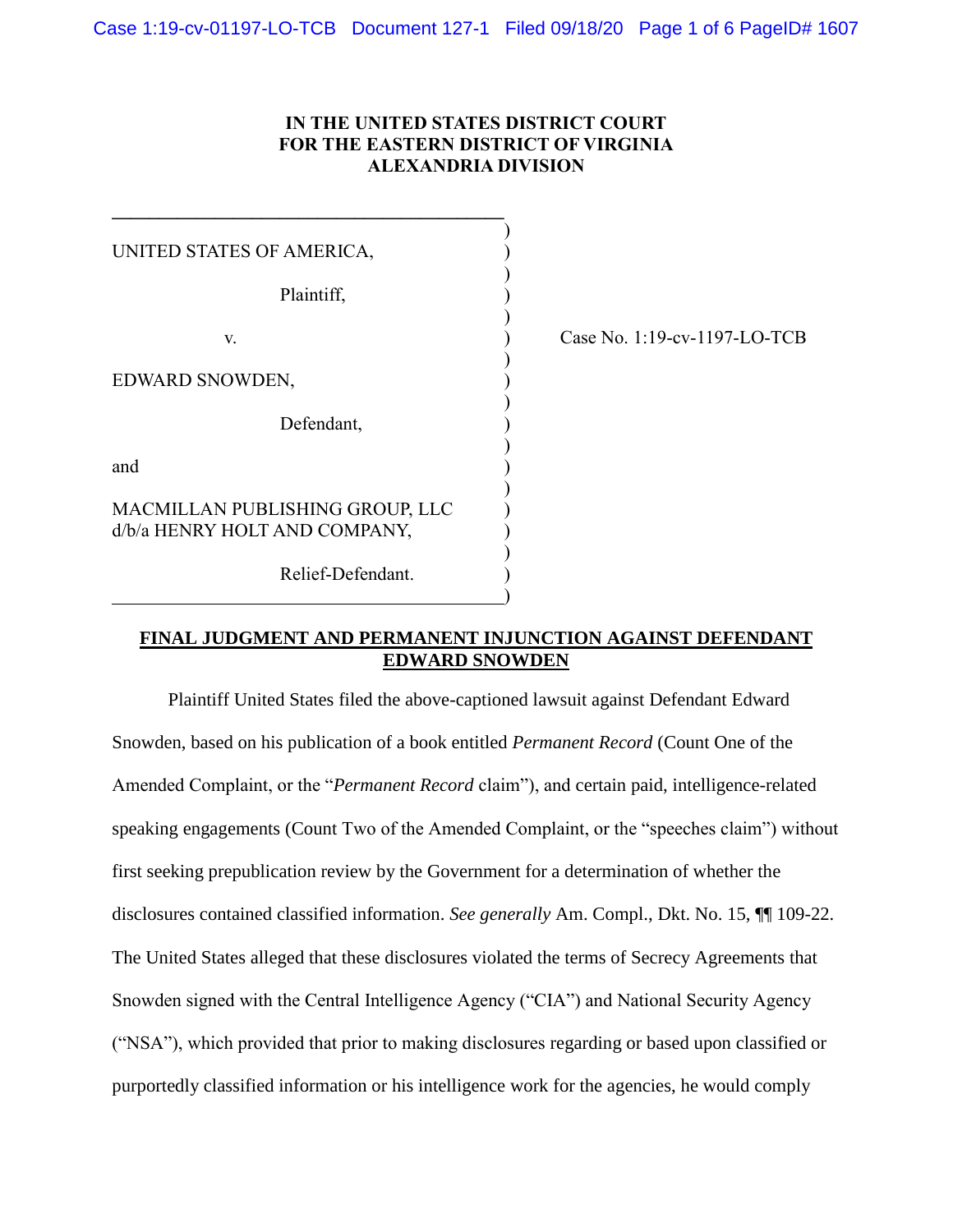with the prepublication review requirements set forth in his non-disclosure agreements. *Id.* The First Amended Complaint seeks declaratory and injunctive relief, and the recovery of all proceeds earned by Snowden from these unauthorized intelligence-related disclosures. *See* Am. Compl., Prayer for Relief ¶¶ (A)-(J).

On October 23, 2019, the United States moved for partial summary judgment on the issue of liability. Snowden opposed that motion on grounds that, *inter alia*, the Secrecy Agreements did not apply to his public remarks, and that he should have been permitted discovery with regard to the meaning of the Secrecy Agreements and as to certain potential defenses prior to any ruling on the Government's motion for summary judgment. On December 17, 2019, the Court granted the United States' motion for summary judgment as to Snowden's liability as to both the *Permanent Record* claim and the speeches claim. *United States v. Snowden*, No. 1:19-CV-1197, - -- F. Supp. 3d ---, 2019 WL 8333546 (E.D. Va. Dec. 17, 2019). Specifically, the Court held that "there is no genuine dispute of material fact that Snowden publicly disclosed the type of information and materials . . . in *Permanent Record* and his speeches" that his Secrecy Agreements required to be submitted for prepublication review, and that therefore "the Government is entitled to summary judgment on both Counts." *Id.* at \*6. The Court then entered a scheduling order governing discovery on the scope of the relief to which the Government is entitled on its claims.

Snowden declined to participate in discovery, and on August 7, 2020, the Court granted the United States' motion for sanctions. Dkt. No. 20. Specifically, pursuant to Federal Rule of Civil Procedure  $37(b)(2)(A)(i)-(ii)$ , and in consequence of Snowden's refusal to participate in civil discovery in this matter, the Court entered an order:

• Prohibiting Snowden from introducing, at any stage of this case, any rebuttal evidence relating to his compensation for *Permanent Record*;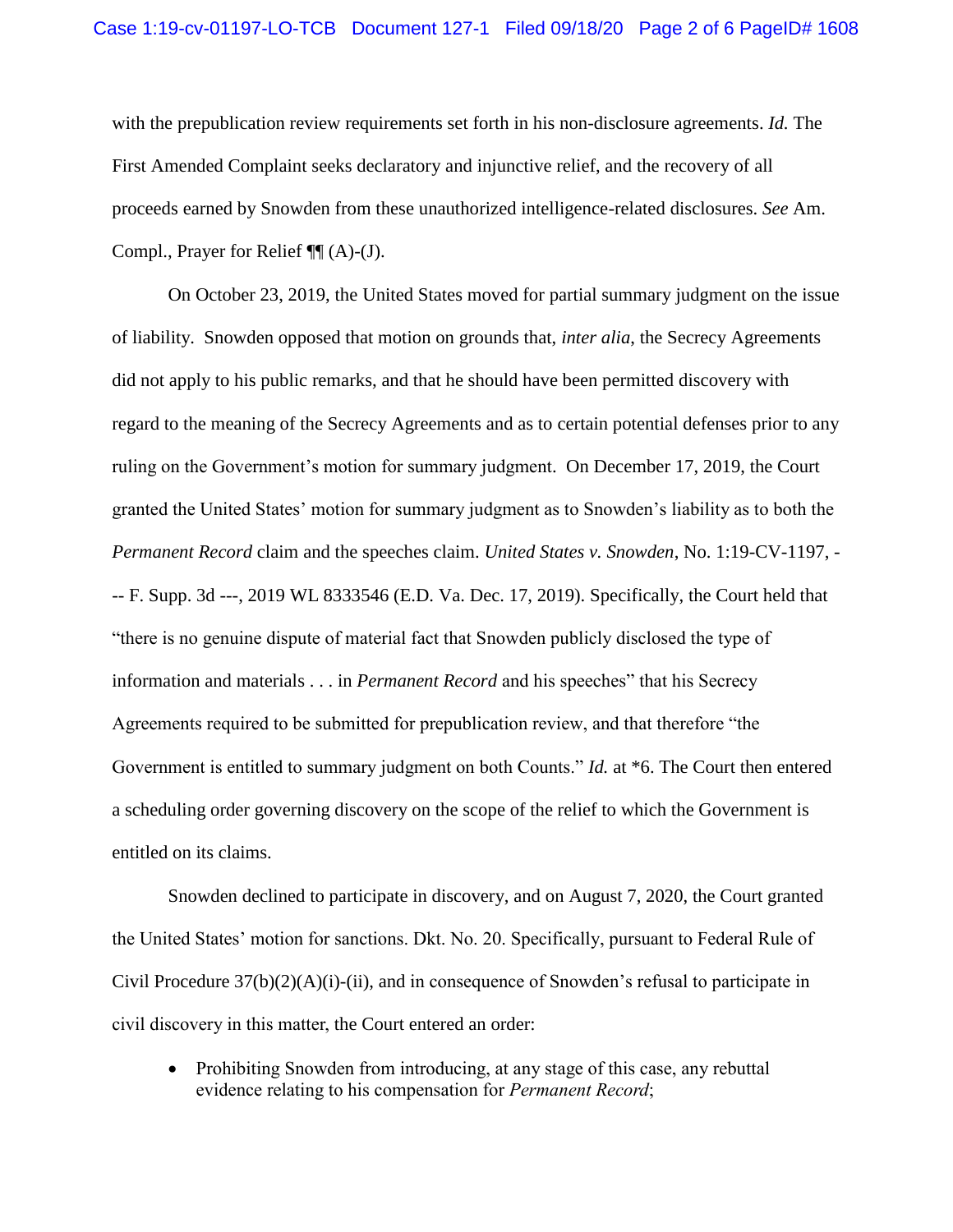- Deeming all information set forth in the spreadsheet furnished to the United States by Snowden's speaker's bureau American Program Bureau ("APB" and the "APB spreadsheet," respectively), as established facts for purposes of this action;
- For every speech or speaking engagement for which Snowden is liable to the United States under Count Two, but for which the United States lacks evidence of how much Snowden was paid, deeming as established that Snowden was paid his median speech earnings, as calculated by the subset of speeches documented in the APB spreadsheet;
- Prohibiting Snowden from introducing, at any stage of this case, any evidence relating to whether any given speech referred to intelligence-related activities of the CIA or NSA, materials that purport to be classified, or information that is or was in the process of a classification determination; or whether during the speech Snowden displayed any material that was marked and purported on its face to be classified; and how much Snowden was paid for each speech; and
- For the subset of speeches as to which the United States has been unable to locate any public recording or transcription, deeming as established that in at least 31% of them he displayed slides or other visual aids purporting to depict or be based upon classified information.

Dkt. No. 120 p. 12-13.

In lieu of time-consuming and expensive summary judgment motion practice based upon the above-described orders on liability and discovery sanctions, and notwithstanding the parties' ongoing disagreement as to the correctness of the Court's underlying liability determination, as a result of which Snowden has reserved his right to appeal therefrom, the parties nevertheless agree upon the scope and nature of relief if the liability determination is affirmed, and accordingly stipulate to the following Final Judgment and Permanent Injunction Against Defendant Edward Snowden:

# It is hereby **ORDERED, ADJUDGED, and DECREED** that:

1. The Defendant has breached his contractual and fiduciary obligations to the CIA and the NSA by publishing *Permanent Record* and giving prepared remarks within the scope of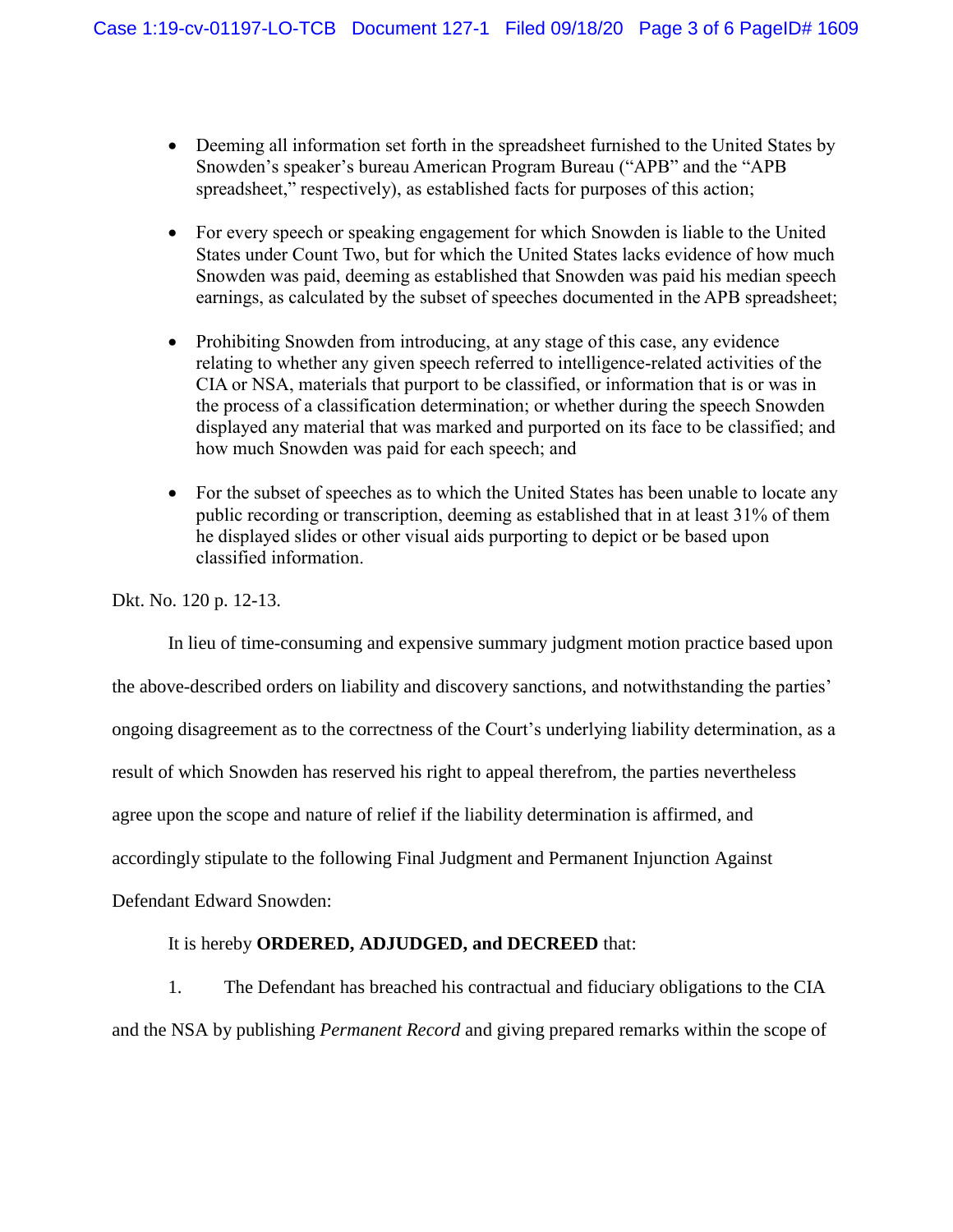his prepublication review obligations without first submitting those preparations to the CIA and/or the NSA for prepublication review and obtaining written authorization for the disclosures.

2. A constructive trust for the benefit of the United States is hereby imposed over any and all monies, gains, profits, royalties, and other financial advantages derived by the Defendant, at any time, from the sale, serialization, adaptation, republication rights in any form, television or movie rights, and other distribution for profit, of the work entitled *Permanent Record*.

3. The Defendant shall relinquish to the United States any and all monies, gains, profits, royalties, and other financial advantages derived by him, at any time, from the sale, serialization, adaptation, republication rights in any form, television or movie rights, and other distribution for profit of *Permanent Record*, which to date total \$4.2 million.

4. The Defendant, his assigns, agents, servants, employees, and attorneys, and those persons in active concert or participation with him who receive actual notice of this Final Judgment and Permanent Injunction through personal service or otherwise, are hereby permanently enjoined from disbursing or agreeing to disburse any monies, gains, profits, royalties, or other financial advantages derived from the sale, serialization, adaptation, republication rights in any form, television or movie rights, and other distribution for profit of *Permanent Record* to anyone other than the United States. Any and all such monies, gains, profits, royalties, and other financial advantages derived from the sale, serialization, adaptation, republication rights in any form, television or movie rights, and other distribution for profit of *Permanent Record* shall be paid to the United States.

5. A constructive trust for the benefit of the United States is hereby imposed over the monies, gains, profits, royalties, and other financial advantages derived by the Defendant from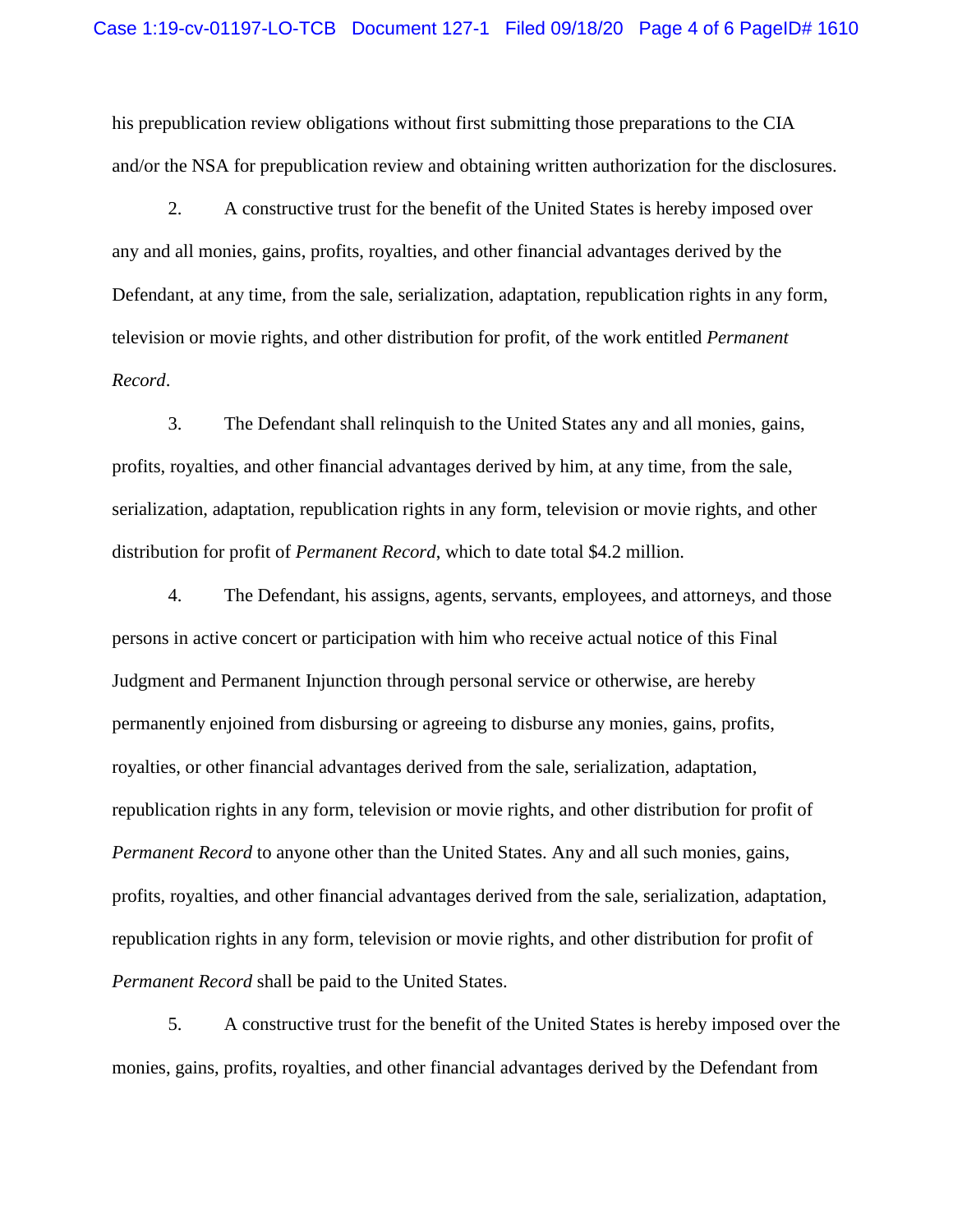his presentation of the 56 speeches listed in Addendum A, attached hereto, each of which the Court finds was made in contravention of the terms of his Secrecy Agreeements and fiduciary obligations, and for which the Court finds that Snowden was compensated in the corresponding amounts also listed in Addendum A.

6. The Defendant shall relinquish to the United States an aggregate amount of \$1,027,800 for his presentation of the speeches listed in Addendum A.

7. The Defendant, his assigns, agents, servants, employees, and attorneys, and those persons in active concert or participation with him who receive actual notice of this Final Judgment and Permanent Injunction through personal service or otherwise, are hereby permanently enjoined from disbursing or agreeing to disburse any monies, gains, profits, royalties, or other financial advantages that would otherwise flow to the Defendant from the presentation of the speeches listed in Addendum A to anyone other than the United States. Any and all such monies, gains, profits, royalties, and other financial advantages derived from the presentation of speeches listed in Addendum A that would otherwise flow to the Defendant shall be paid to the United States.

8. All payments to be made under this Final Judgment shall be made in accordance with instructions and procedures provided to Defendant by counsel for the United States from the Department of Justice, Civil Division, Federal Programs Branch.

9. The Defendant, his assigns, agents, servants, employees, and attorneys, and those persons in active concert or participation with him who receive actual notice of this Final Judgment and Permanent Injunction through personal service or otherwise, are hereby permanently enjoined from further breaching the terms and conditions of the Defendant's Secrecy Agreements and his fiduciary duties to the CIA and NSA, including by publishing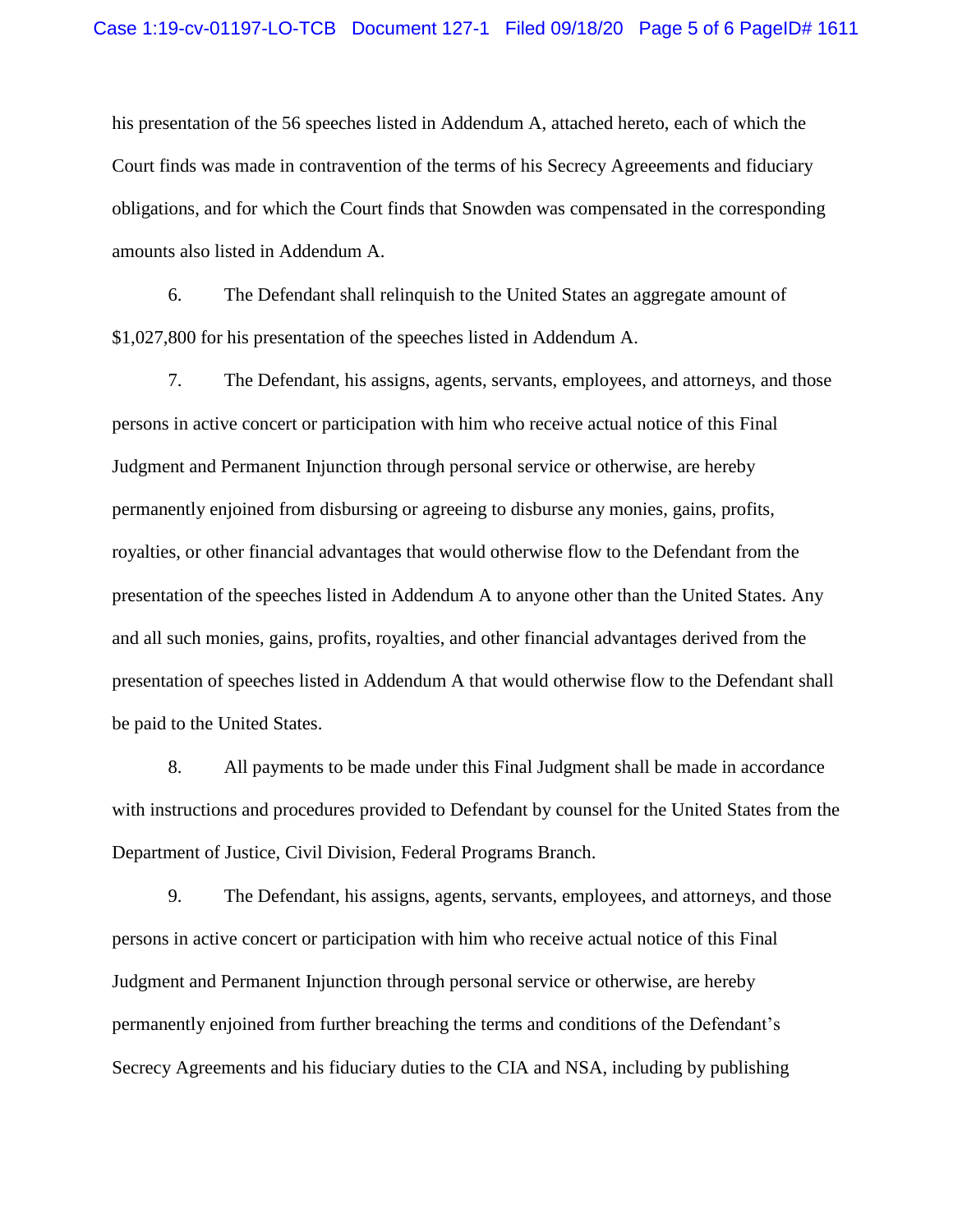further written works, or giving further speeches or prepared remarks, that are within the scope of the Defendant's prepublication review obligations without first completing the prepublication review process and obtaining written permission to make the disclosures.

10. This Final Judgment and Permanent Injunction becomes an Order of the Court on the date it is approved by the Court.

11. If any provision of this Final Judgment and Permanent Injunction is determined to be invalid or unenforceable for any reason, then such provision shall be treated as severed from the remainder of the Final Judgment and Permanent Injunction and shall not affect the validity and enforceability of all of its other provisions, as long as such severance does not materially change the parties' rights and obligations.

12. This Court shall retain jurisdiction over this matter for the purpose of interpreting and enforcing the terms of this Final Judgment and Permanent Injunction.

13. Each of the parties to this Final Judgment and Permanent Injunction shall bear its/his own fees and costs for proceedings to date.

**IT IS SO ORDERED this \_\_\_\_\_\_ day of \_\_\_\_\_\_\_\_\_\_\_\_\_\_\_ 2020.**

Hon. Liam O'Grady United States District Judge

\_\_\_\_\_\_\_\_\_\_\_\_\_\_\_\_\_\_\_\_\_\_\_\_\_\_\_\_\_\_\_\_\_\_\_\_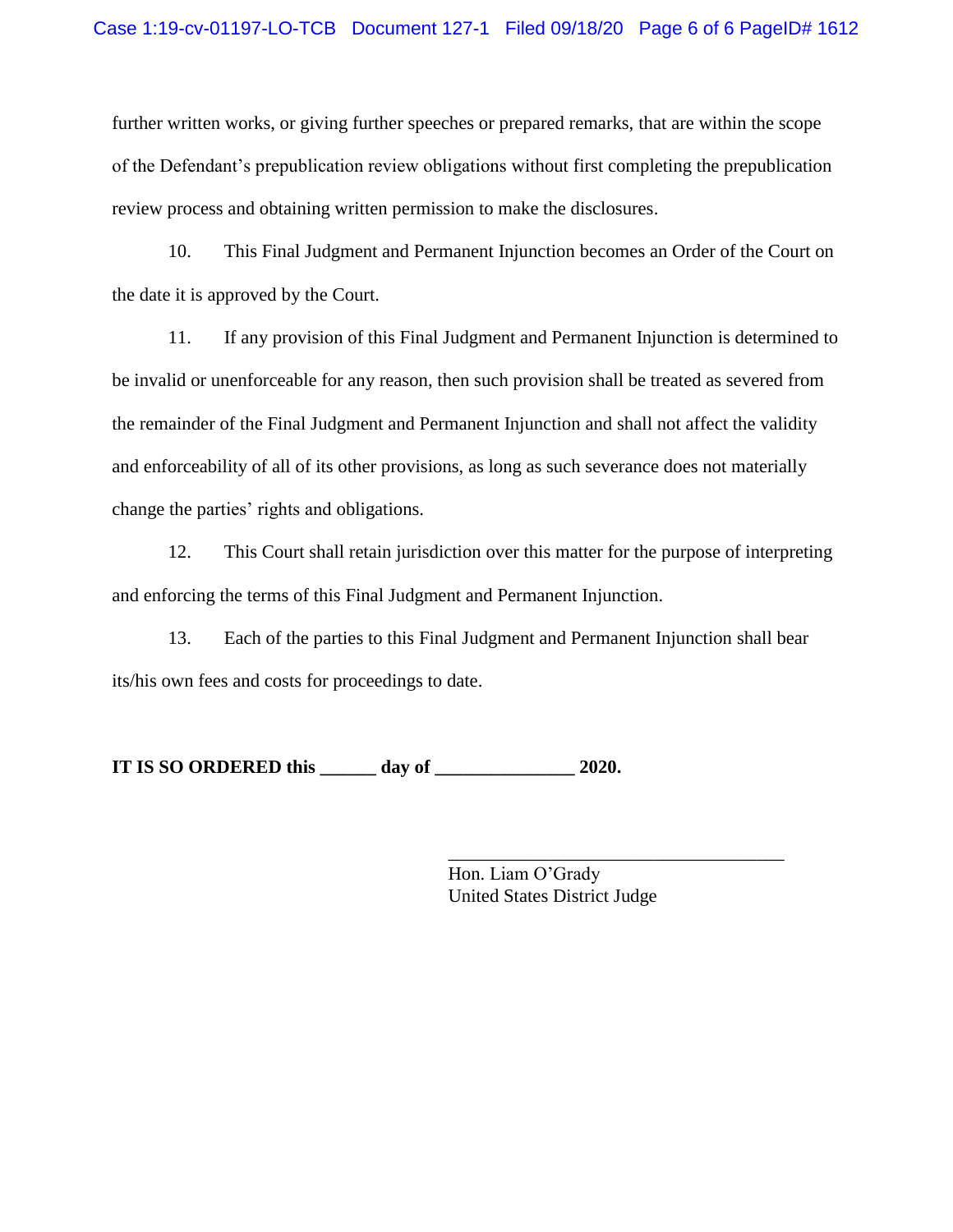# IN THE UNITED STATES DISTRICT COURT FOR THE EASTERN DISTRICT OF VIRGINIA **ALEXANDRIA DIVISION**

UNITED STATES OF AMERICA, Plaintiff, V. EDWARD SNOWDEN, Defendant, and

MACMILLAN PUBLISHING GROUP, LLC d/b/a HENRY HOLT AND COMPANY,

Relief-Defendant.

Case No. 1:19-cv-1197-LO-TCB

# **ADDENDUM A\***

|                | <b>Host/Source</b>                    | <b>Date</b> | <b>Amount</b>          |
|----------------|---------------------------------------|-------------|------------------------|
| $\mathbf{1}$   | Wired - Interview with James Bamford  | 8/13/2014   | $$18,000^*$            |
| $\overline{2}$ | <b>Harvard University</b>             | 10/23/2014  | \$18,000*              |
| 3              | <b>CATO</b> Institute                 | 12/12/2014  | $$18,000^*$            |
| 4              | The World Affairs Conference          | 2/2/2015    | $$18,000$ <sup>*</sup> |
| 5              | <b>ACLU Davis-Levin Conference</b>    | 2/14/2015   | $$18,000$ <sup>*</sup> |
| 6              | Int'l Students for Liberty Conference | 2/19/2015   | $$18,000$ <sup>*</sup> |
| 7              | <b>CeBIT Global Conferences 2015</b>  | 3/18/2015   | \$18,000*              |
| 8              | <b>Future Fest</b>                    | 4/20/2015   | $$18,000^*$            |
| 9              | <b>Princeton University</b>           | 5/1/2015    | \$18,000*              |
| 10             | Nordic Media Festival                 | 5/8/2015    | $$18,000^*$            |
| 11             | Numberg Messe GmbH                    | 10/8/2015   | \$25,000               |
| 12             | <b>Bishops University</b>             | 11/3/2015   | \$16,000               |
| 13             | <b>PEN</b> - Newseum                  | 11/10/2015  | $$18,000$ <sup>*</sup> |
| 14             | Queen's University                    | 11/12/2015  | \$10,000               |
| 15             | Park City Performing Arts Foundation  | 12/8/2015   | \$30,000               |
| 16             | University of Colorado, Boulder       | 2/16/2016   | \$28,000               |
| 17             | Johns Hopkins University              | 2/17/2016   | \$20,000               |
| 18             | Liberty Forum Free State Project      | 2/20/16     | $$18,000^*$            |
| 19             | WorldHostingDays - GmbH               | 3/16/2016   | \$17,000               |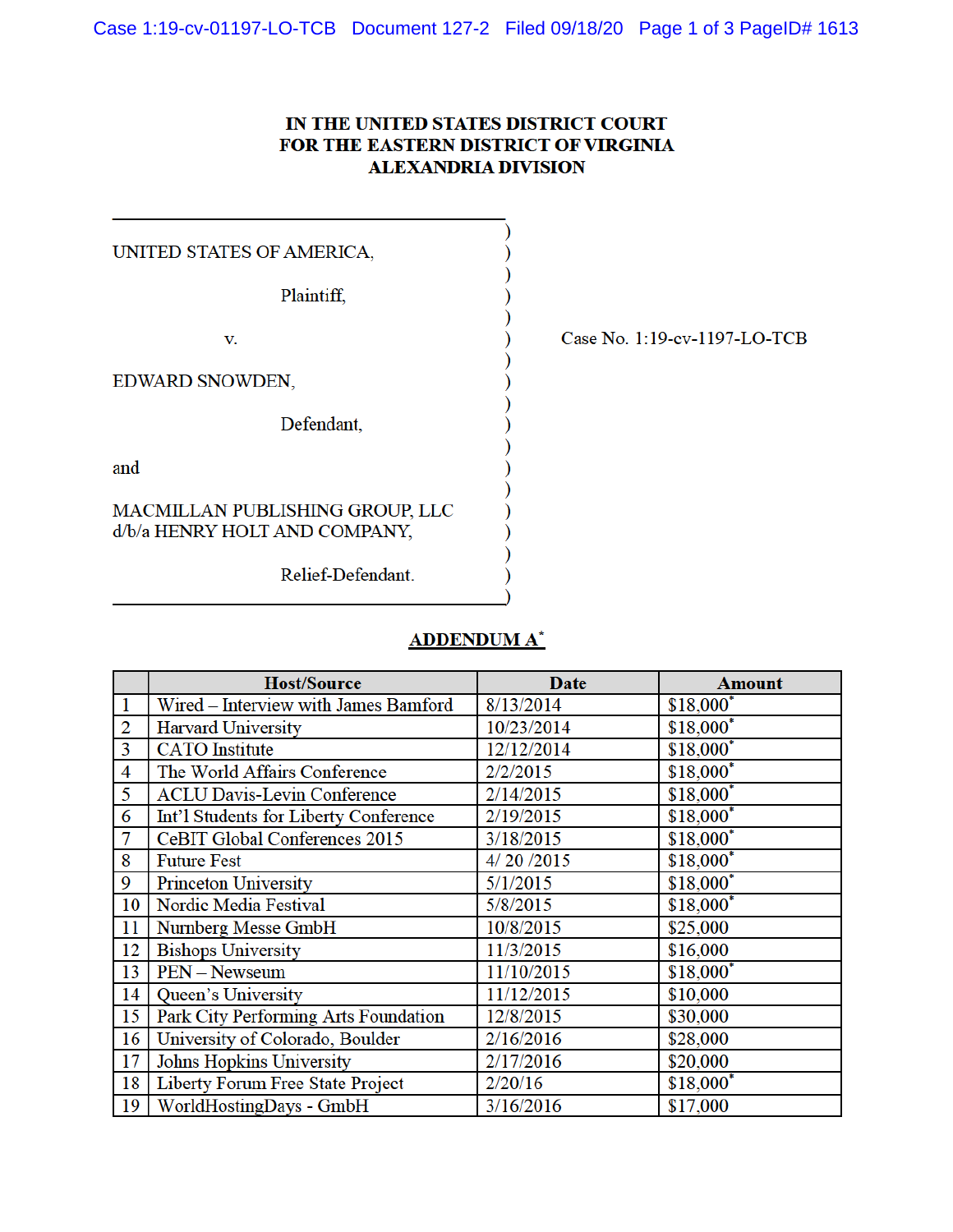| 20 | University of Arizona Foundation               | 3/25/2016  | \$16,000               |
|----|------------------------------------------------|------------|------------------------|
| 21 | <b>Simon Fraser University</b>                 | 4/5/2016   | \$20,000               |
| 22 | Evil Twin Booking, Roskilde                    | 6/28/2016  | \$16,000               |
| 23 | McGill University                              | 11/2/2016  | \$12,000               |
| 24 | <b>Start Page</b>                              | 11/10/2016 | $$18,000^*$            |
| 25 | University of Waterloo                         | 1/9/2017   | \$25,000               |
| 26 | <b>CANTECH</b>                                 | 1/17/2017  | $$18,000*$             |
| 27 | Middlebury College                             | 3/16/2017  | \$18,000               |
| 28 | Free Library of Philadelphia                   | 3/11/2017  | \$16,800               |
| 29 | William and Mary College                       | 4/8/2017   | $$18,000^*$            |
| 30 | One World Identity for K(NOW) Identity         | 5/15/2017  | \$25,000               |
| 31 | Estoril Global, Portugal                       | 7/13/2017  | $$18,000*$             |
| 32 | London Speakers Bureau for Innovera            | 11/21/2017 | \$15,000               |
| 33 | Tulane University                              | 1/29/2018  | \$18,000               |
| 34 | <b>Blockstack Signature Berlin</b>             | 3/2/2018   | \$20,000               |
| 35 | University of Alberta                          | 3/27/2018  | \$18,000               |
| 36 | Windman LTD, Tel Aviv                          | 11/6/2018  | \$15,000               |
| 37 | Dalhousie University                           | 5/30/2018  | $$18,000^*$            |
| 38 | <b>BTC Media, San Francisco</b>                | 6/29/2019  | \$15,000               |
| 39 | Web3 Technologies Foundation, Berlin           | 9/24/2019  | \$20,000               |
| 40 | Columbia University                            | 10/31/2019 | $$18,000^*$            |
| 41 | WebSummit                                      | 11/4/2019  | \$18,000*              |
| 42 | <b>Campus Party Official</b>                   | 7/11/2020  | $$18,000^*$            |
| 43 | Imputed from R. 37 sanction <sup>*</sup>       | n/a        | $$18,000^*$            |
| 44 | **<br>Imputed from R. 37 sanction <sup>*</sup> | n/a        | $$18,000^*$            |
| 45 | Imputed from R. 37 sanction**                  | n/a        | \$18,000*              |
| 46 | Imputed from R. 37 sanction <sup>*</sup>       | n/a        | $$18,000$ <sup>*</sup> |
| 47 | Imputed from R. 37 sanction*                   | n/a        | $$18,000^*$            |
| 48 | **<br>Imputed from R. 37 sanction <sup>*</sup> | n/a        | \$18,000*              |
| 49 | Imputed from R. 37 sanction <sup>*</sup>       | n/a        | \$18,000*              |
| 50 | **<br>Imputed from R. 37 sanction              | n/a        | $$18,000^*$            |
| 51 | Imputed from R. 37 sanction <sup>*</sup>       | n/a        | \$18,000               |
| 52 | **<br>Imputed from R. 37 sanction <sup>*</sup> | n/a        | $$18,000*$             |
| 53 | Imputed from R. 37 sanction**                  | n/a        | \$18,000*              |
| 54 | Imputed from R. 37 sanction <sup>*</sup>       | n/a        | \$18,000*              |
| 55 | **<br>Imputed from R. 37 sanction*             | n/a        | $$18,000*$             |
| 56 | **<br>Imputed from R. 37 sanction <sup>*</sup> | n/a        | \$18,000*              |
|    |                                                |            |                        |
|    | <b>TOTAL</b>                                   |            | \$1,027,800            |

<sup>\*</sup> In the Court's order granting the United States' motion for discovery sanctions pursuant to Fed. R. Civ. P. 37, the Court held that "[f]or every speech or speaking engagement for which Snowden is liable to the United States under Count Two, but for which the United States lacks evidence of how much Snowden was paid, the Court deems as established that Snowden was

 $\overline{\phantom{a}}$